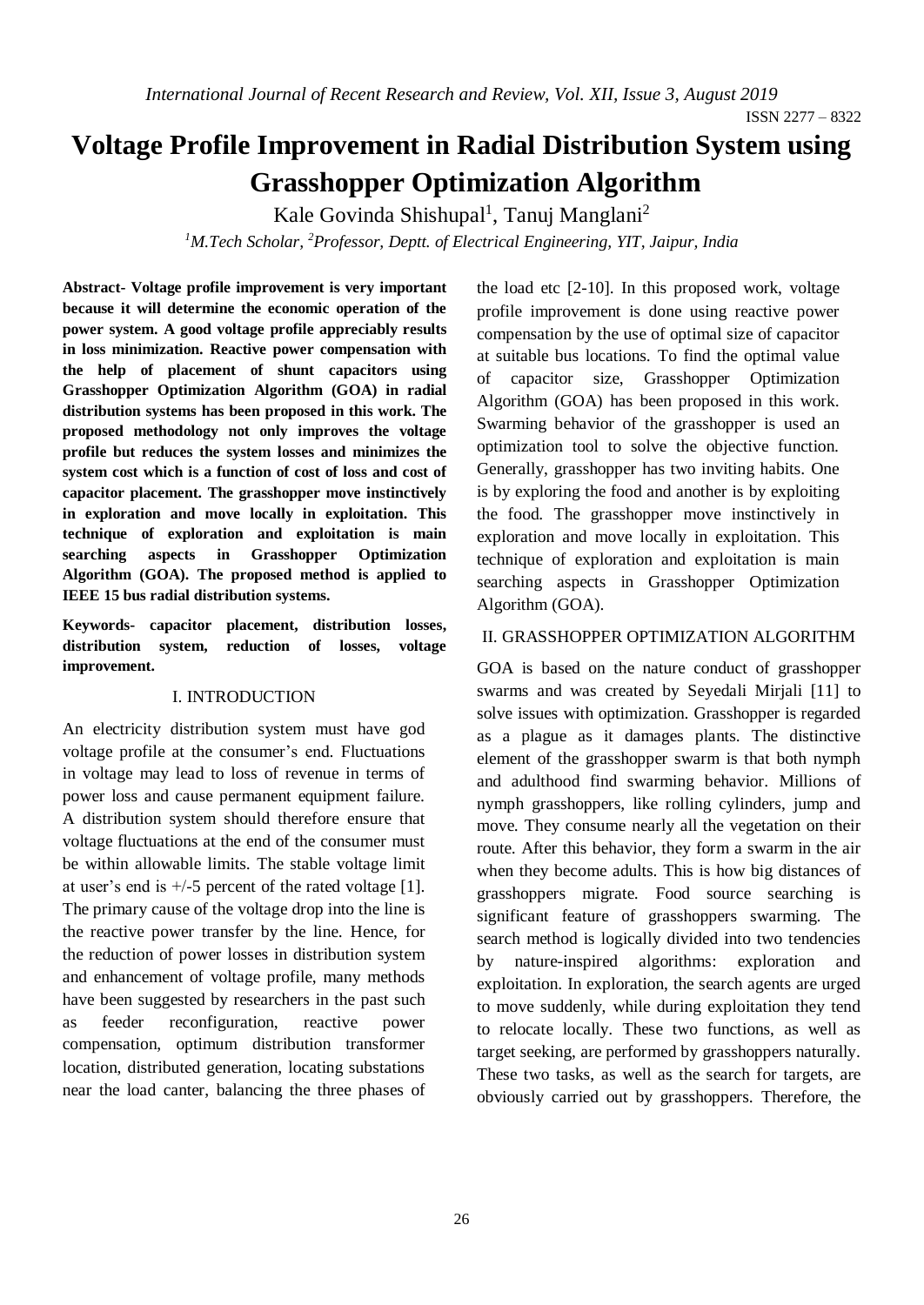grasshopper's swarming conduct is sought to address the issues of optimization. Hence, the swarming behavior of the grasshopper is procured to solve the optimization problems. In GOA, grasshoppers change their positions by flying around in a multi-dimensional search space until an objective has been encountered, or until the computational limitations are exploded. The location of the grasshopper with the highest fitness value will be regarded as the closest to the goal as the target position is unknown. Updating grasshopper's place in the social interaction network to balance worldwide and local search will move grasshopper along the goal and converge to the best solution.

### III. Mathematical Model of GOA

The swarming behavior of grasshoppers can be written as [11]:  $\lambda$ r

$$
X_i^d = C\{\sum_{j=1}^N C - \sum_{j \neq 1}^N C - \sum_{j \neq 1}^N C - \sum_{j \neq 1}^N C - \sum_{j \neq 1}^N C - \sum_{j \neq 1}^N C - \sum_{j \neq 1}^N C - \sum_{j \neq 1}^N C - \sum_{j \neq 1}^N C - \sum_{j \neq 1}^N C - \sum_{j \neq 1}^N C - \sum_{j \neq 1}^N C - \sum_{j \neq 1}^N C - \sum_{j \neq 1}^N C - \sum_{j \neq 1}^N C - \sum_{j \neq 1}^N C - \sum_{j \neq 1}^N C - \sum_{j \neq 1}^N C - \sum_{j \neq 1}^N C - \sum_{j \neq 1}^N C - \sum_{j \neq 1}^N C - \sum_{j \neq 1}^N C - \sum_{j \neq 1}^N C - \sum_{j \neq 1}^N C - \sum_{j \neq 1}^N C - \sum_{j \neq 1}^N C - \sum_{j \neq 1}^N C - \sum_{j \neq 1}^N C - \sum_{j \neq 1}^N C - \sum_{j \neq 1}^N C - \sum_{j \neq 1}^N C - \sum_{j \neq 1}^N C - \sum_{j \neq 1}^N C - \sum_{j \neq 1}^N C - \sum_{j \neq 1}^N C - \sum_{j \neq 1}^N C - \sum_{j \neq 1}^N C - \sum_{j \neq 1}^N C - \sum_{j \neq 1}^N C - \sum_{j \neq 1}^N C - \sum_{j \neq 1}^N C - \sum_{j \neq 1}^N C - \sum_{j \neq 1}^N C - \sum_{j \neq 1}^N C - \sum_{j \neq 1}^N C - \sum_{j \neq 1}^N C - \sum_{j \neq 1}^N C - \sum_{j \neq 1}^N C - \sum_{j \neq 1}^N C - \sum_{j \neq 1}^N C - \sum_{j \neq 1}^N C - \sum_{j \neq 1}^N C - \sum_{j \neq 1}^N C - \sum_{j \neq 1}^N C
$$

C is a decreasing coefficient to shrink the comfort zone, repulsion zone and attraction zone.

 $ub<sub>d</sub>$  is the upper bond in the  $D<sup>th</sup>$  dimension.

 $L_{\text{d}}$  is the lower bond in the D<sup>th</sup> dimension.

 $\hat{T}_{\text{d}}$  is the main goal (best solution).

In order to balance between exploration and exploitation, coefficient C must be reduced as proportional to the amount of progressions of iterations and calculated as follows:

$$
C = C_{\text{max}} - iter \frac{c_{\text{max}} - c_{\text{min}}}{iter\_max}
$$

Where,  $C_{\text{max}}$  is the maximum value,  $C_{\text{min}}$  is the minimum value, *Iter* indicates the current iteration and *iter\_max* is the maximum number of iterations. In this work, it is assumed that  $C_{\text{max}} = 1$  and  $C_{\text{min}} = 0.0001$ 

In GOA, the most fit grasshopper is presumed to be the target during optimization. During each iteration, this will help GOA save the most promising destination in the search space and require grasshoppers to move towards it.

# IV. PROBLEM FORMULATION

Voltage profile can be improved by using optimal sizing of capacitors at optimum bus locations. There can be many capacitors combinations that can enhance voltage profile. But the best solution is the selection of capacitors for which the cost of the system (i.e sum of cost of losses and costs of capacitors placement) is minimal. Hence, the objective function can be considered as a cost function namely TC (Total Cost) to enhance voltage profile.

*i.e. Objective Function F: Minimize (TC)*

$$
F = TC = K_p P_T, Loss + \sum_{i=1}^{n} K_i^c Q_i^c + K_f
$$

Where,  $P_T$  Loss is the system's total power loss, which is the sum of losses from all the line sections of different feeders,  $K_p$  is the annual cost per unit of power loss in \$/ (Kw-year),  $K_i^c$  is the annual cost of capacitor placement in \$/kVAr (it is assumed as 0.500  $\frac{\frac{1}{2}}{kVAr}$ , i= 1, 2,3,..., n are the indices of the candidate buses selected for compensation,  $Q_i^c$  is the size of capacitor in kVAr connected to  $i^{th}$  bus.

The objective function is subjected to following constraints:

(i) Voltage limit:

$$
V_{min,i} \le V_i \le V_{max,i}
$$

Where,  $V_i$  is the voltage magnitude of  $i^{th}$  bus ,  $V_{min,i}$  $V_{max,i}$  are the minimum and maximum voltage limits of  $i<sup>th</sup>$  bus. The voltage magnitude at each bus must be maintained within these limits.

(ii) Bus reactive compensation power:

$$
{Q_i}^C \leq \sum_{i=1}^n Q_{Li}
$$

Where,  $Q_i^c$  is the reactive power compensated at bus  $i^{th}$ ,  $Q_{Li}$  is the reactive load power at  $i^{th}$  bus.

## V. IMPLEMENTATON OF GOA

Steps involved in GOA technique are discussed below:

- Step1: Initialize population size, max number of iterations,  $C_{\text{max}}$ ,  $C_{\text{min}}$  number of generators, generator limits, load demand, cost coefficients and emission coefficients.
- Step2: Define initial total cost function F using equation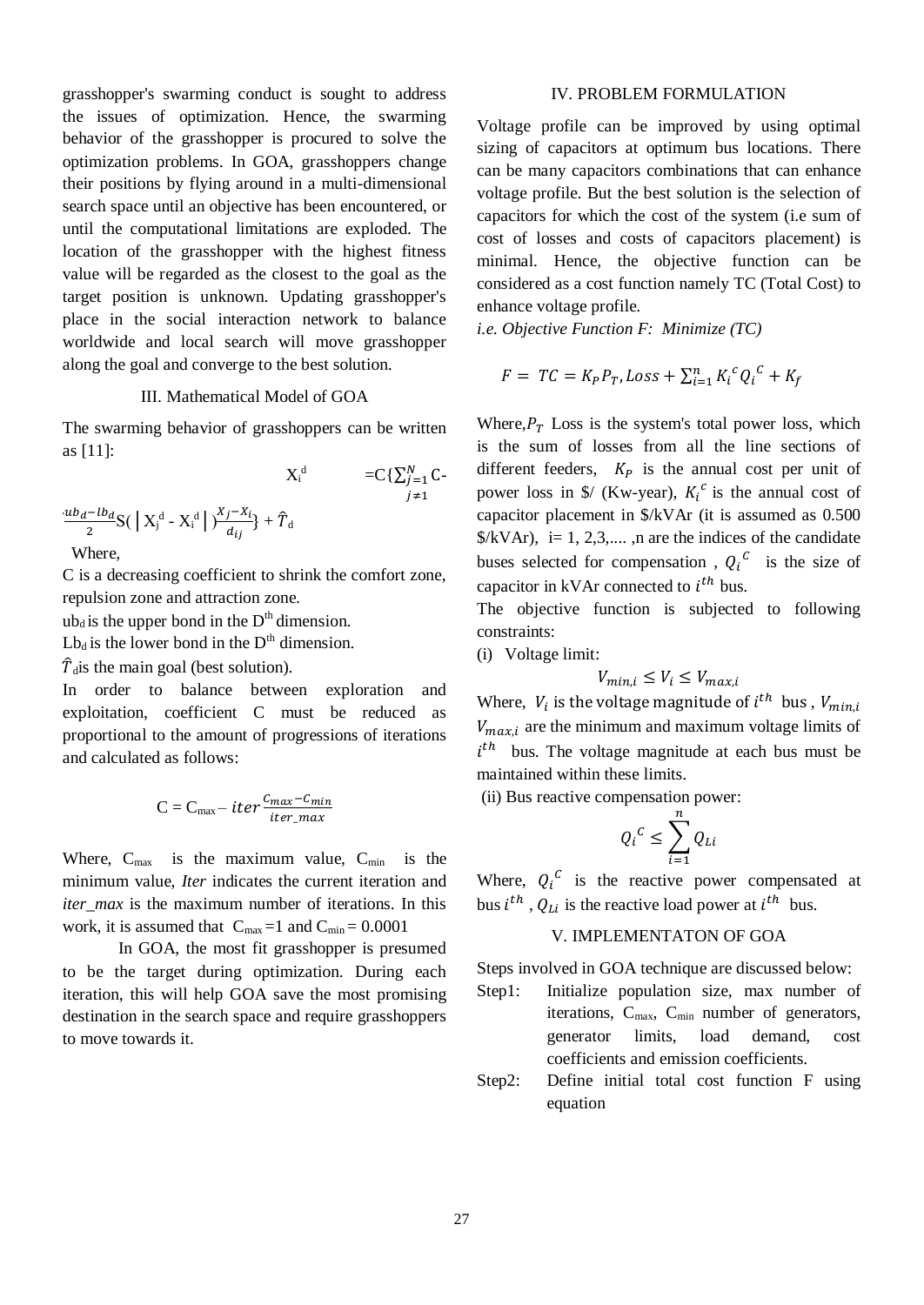- Step3: Randomly generate the initial positions of all the grasshoppers in the search space.
- Step4: Evaluate fitness of each grasshopper of current population by using the fitness function while satisfying all the constraints and store the solution corresponding to the best-fit.
- Step5: Sort the population from best to worst fitness value.
- Step6: Assign the overall best fitness and the corresponding positions.
- Step7: Initialize the iteration counter as 1.
- Step8: Update the position of search agent by updating the value of C.
- Step9: Evaluate fitness value corresponds to updated position while satisfying all the constraints.
- Step10: Update overall best fitness value and the correspondingly position of grasshoppers.
- Step11: Now check, if number of iteration is less than maximum iteration then go to step7 else terminate the program to find the optimal solution.

# VI. TEST SYSTEM AND SIMULATION RESULTS

A 15-bus radial distribution system with main feeder and four lateral feeders is used [12]. The system's nominal line voltage is 11 kV Total power loss of the uncompensated 15-bus system and voltages of all buses are The voltage magnitude limit is taken from 0.95 to 1.01 p.u. Top four buses i.e. 6, 3, 11 and 4 buses are selected for the placement of capacitors using GOA [13]. Simulation results on 15 bus system using GOA is shown in table I. Voltages on 15 bus system before and after compensation is shown in table I.

Table I Simulation Results of 15-Bus System

| <b>Parameters</b>   | <b>Uncompensated</b> | Compensated |           |
|---------------------|----------------------|-------------|-----------|
|                     |                      | using GOA   |           |
|                     |                      | <b>Bus</b>  | Capacitor |
| Optimal             |                      | No.         | in kVAr   |
| Bus No.             |                      |             |           |
| and                 |                      | 6           | 367.18    |
| size in             |                      | 3           | 150       |
| kVAr                |                      | 11          | 249.60    |
|                     |                      | 4           | 380.21    |
| <b>Minimum</b>      |                      |             |           |
| Voltage at          | 0.9445               | 0.9726      |           |
| $bus$ 13            |                      |             |           |
| <b>Total losses</b> | 61.8                 | 30.3        |           |
| (kW)                |                      |             |           |
| Annual              | 10,381               | 5670.3      |           |
| Cost in \$          |                      |             |           |

#### Table II

Compensated and Uncompensated Voltages of 15- Bus System

| <b>Bus</b>     | <b>Uncompensated</b> | <b>Compensated</b> |  |  |
|----------------|----------------------|--------------------|--|--|
| No.            | Voltage              | <b>Voltage</b>     |  |  |
| 1              | 1                    | 1                  |  |  |
| $\overline{2}$ | 0.9713               | 0.9846             |  |  |
| 3              | 0.9567               | 0.9778             |  |  |
| 4              | 0.9509               | 0.9749             |  |  |
| 5              | 0.9499               | 0.9739             |  |  |
| 6              | 0.9582               | 0.9771             |  |  |
| 7              | 0.956                | 0.975              |  |  |
| 8              | 0.957                | 0.9759             |  |  |
| 9              | 0.968                | 0.9813             |  |  |
| 10             | 0.9669               | 0.9803             |  |  |
| 11             | 0.95                 | 0.9739             |  |  |
| 12             | 0.9458               | 0.9698             |  |  |
| 13             | 0.9445               | 0.9726             |  |  |
| 14             | 0.9486               | 0.9726             |  |  |
| 15             | 0.9484               | 0.9725             |  |  |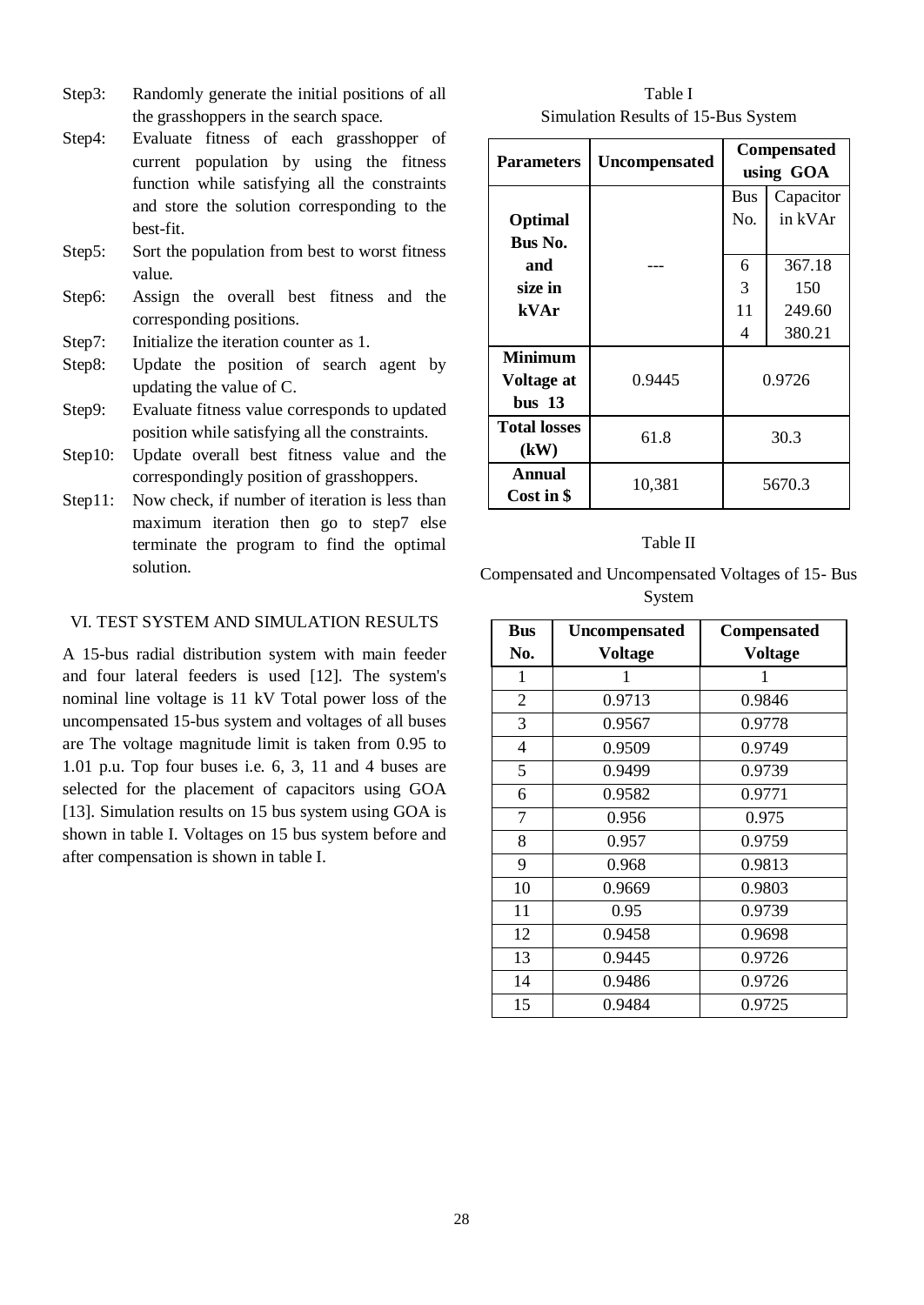Results obtained by GOA are compared with Improved Harmony Algorithm (IHA) [14] and are presented in Table III. Table III shows that the results correspond to objective function of annual cost obtained by GOA is less than Improved Harmony Algorithm (IHA) method.

#### Table III

Comparison of Result Obtained by GOA and IHA for 15-Bus System

| <b>Parameters</b>                                     | <b>Proposed GOA</b> |                                      | <b>IHA</b> [14]   |                      |
|-------------------------------------------------------|---------------------|--------------------------------------|-------------------|----------------------|
| Optimal<br><b>locations</b><br>and<br>Size in<br>kVAr | <b>Bus</b><br>No.   | Capacitor<br>in kVAr                 | <b>Bus</b><br>No. | Capacitor<br>in kVAr |
|                                                       | 6<br>3<br>11<br>4   | 367.18<br>150.00<br>249.61<br>380.21 | 6<br>11<br>15     | 350<br>300<br>300    |
| <b>Total losses</b><br>(kW)                           | 30.3                |                                      | 31.8              |                      |
| Annual<br>Cost in \$                                  | 5670.3              |                                      | 5995.905          |                      |

## VII. CONCLUSIONS

The main cause of voltage drop on the line is the transfer of reactive power over the line. Thus, to maintain a good voltage profile, the control of reactive power is necessary. It has been observed that the reactive power compensation by shunt capacitors placement is simplest, cheapest and effective method to improve voltage profile. Grasshopper Optimization Algorithm (GOA) for the optimal sizing of the capacitors is used in the present dissertation. Test case for the proposed method is a 15 bus radial distribution system. Buses 6, 3, 11 and 4 can be selected as the candidate buses. Bus number 13 had the lowest voltage of 0.9445 p.u before compensation and when compensation has been applied using GOA, this voltage has improved to 0.9726. The initial power loss without capacitor placement was seen to be 61.8 kW. But after optimal capacitor placement using GOA the power losses are reduced to 30.3 kW. The uncompensated system's annual power loss cost was \$10,381. The total annual cost of power loss and capacitor placement was

reduced to \$5670.3 after implementation of GOA technique.

#### VIII. REFERENCES

- [1] Manglani T, Shishodia Y.S, "Reduction in Power Losses in Distribution Lines using Bionic Random Search Plant Growth Simulation Algorithm," *International Journal of Recent Research and Review,* Vol.III. September 2012.
- [2] Satish Kumar Injeti, Sd. Meera Shareef & T. Vinod Kumar, "Optimal Allocation of DGs and Capacitor Banks in Radial Distribution Systems" *Distributed Generation & Alternative Energy Journal,*Vol.33,no.3, pp.6-34, 20 Jun 2018, India.
- [3] Chu-Sheng Lee, Helon Vicente Hultmann Ayala, Leandro dos Santos Coelho, "Capacitor placement of distribution systems using particle swarm optimization approaches*", Elsevier Journal Electrical Power and Energy Systems* 64, pp 839–851, July 2015, Curitiba, PR, Brazil.
- [4] Juan M. Home-Ortiz, Renzo Vargas, Leonardo H. Macedo, Ruben Romero, "Joint reconfiguration of feeders and allocation of capacitor banks in radial distribution systems considering voltage-dependent models", *Elsevier Journal Electrical Power and Energy Systems* 107, pp.298–310, 26 November 2018, Brazil.
- [5] Mukul Dixit, Prasanta Kundu, Hitesh. R. Jariwala, "Optimal Allocation and Sizing of Shunt Capacitor in Distribution System for Power Loss Minimization*", [IEEE Students' Conference on Electrical, Electronics](https://ieeexplore.ieee.org/xpl/mostRecentIssue.jsp?punumber=7504851)  [and Computer Science \(SCEECS\)](https://ieeexplore.ieee.org/xpl/mostRecentIssue.jsp?punumber=7504851)*, no.1, pp.1-6, 5-6 March 2016 Bhopal, India.
- [6] Primitivo Diaz, Marco Perez-Cisneros, Erik Cuevas, Octavio Camarena, Fernando Fausto and Adrian Gonzalez, " A Swarm Approach for Improving Voltage Profiles and Reduce Power Loss on Electrical Distribution Networks", *IEEE Access volume 6, Journals Departamento de Electronica, Universidad de Guadalajara*, pp.49498 –49512, September 2017 Mexico.
- [7] Masoud Ayoubi , Rahmat-Allah Hooshmand, Mehdi Torabian Esfahani*, "*Optimal capacitor placement in distorted distribution systems considering resonance constraint using multi-swarm particle swarm optimisation algorithm", *[IET Journal Generation,](https://ieeexplore.ieee.org/xpl/RecentIssue.jsp?punumber=4082359)  [Transmission & Distribution,](https://ieeexplore.ieee.org/xpl/RecentIssue.jsp?punumber=4082359)* Volume: 11 , [Issue:](https://ieeexplore.ieee.org/xpl/tocresult.jsp?isnumber=8063022)  [13](https://ieeexplore.ieee.org/xpl/tocresult.jsp?isnumber=8063022) ,pp. 3210 – 3221, 9 JULY 2017.
- [8] K. Muthukumar, S. Jayalalitha, "Multiobjective hybrid evolutionary approach for optimal planning of